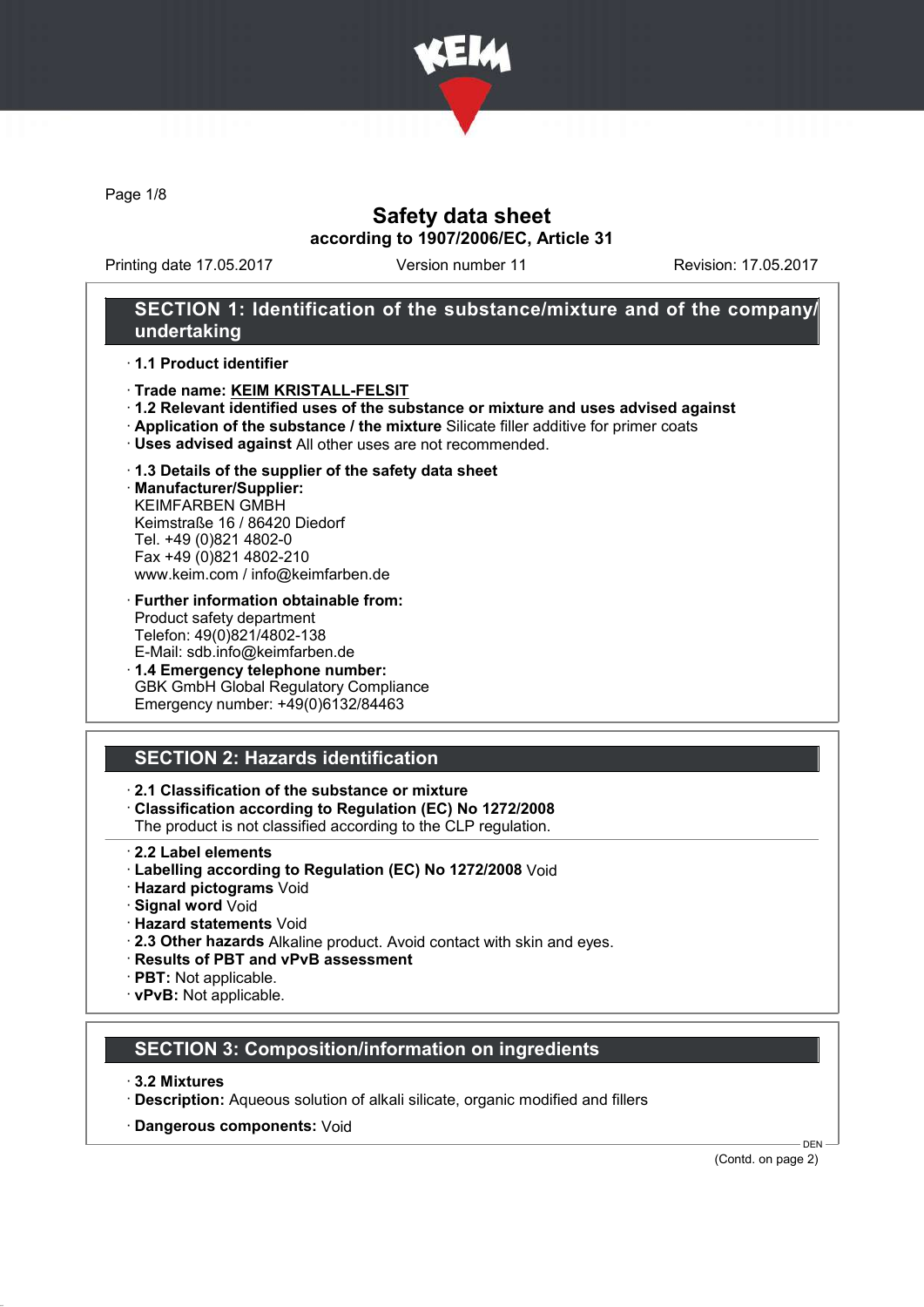

Page 2/8

# Safety data sheet according to 1907/2006/EC, Article 31

Printing date 17.05.2017 Version number 11 Revision: 17.05.2017

Trade name: KEIM KRISTALL-FELSIT

(Contd. of page 1)

# SECTION 4: First aid measures

- · 4.1 Description of first aid measures General information: No special measures required. When seeing the doctor we suggest to present this safety data sheet. · After inhalation: Supply fresh air; consult doctor in case of complaints. · After skin contact: Immediately wash with water and soap and rinse thoroughly. Do not use solvents or thinners. If skin irritation continues, consult a doctor. · After eye contact: Rinse opened eye for several minutes under running water. Then consult a doctor. · After swallowing: Rinse mouth and throat well with water. Do not induce vomiting; call for medical help immediately. · 4.2 Most important symptoms and effects, both acute and delayed No further relevant information available. · 4.3 Indication of any immediate medical attention and special treatment needed No further relevant information available. SECTION 5: Firefighting measures · 5.1 Extinguishing media · Suitable extinguishing agents: Product itself does not burn. Co-ordinate fire-fighting measures to the fire surroundings. · 5.2 Special hazards arising from the substance or mixture No further relevant information available. · 5.3 Advice for firefighters · Protective equipment: Wear self-contained respiratory protective device. · Additional information Dispose of fire debris and contaminated fire fighting water in accordance with official regulations. In case of fire do not breathe smoke, fumes and vapours. SECTION 6: Accidental release measures · 6.1 Personal precautions, protective equipment and emergency procedures Respect the protection rules (see section 7 a. 8). Avoid contact with skin and eyes. Use respiratory protective device against the effects of fumes/dust/aerosol. Particular danger of slipping on leaked/spilled product. · 6.2 Environmental precautions:
	- Do not allow product to reach soil, sewage system or any water course. Follow local governmental rules and regulations.

· 6.3 Methods and material for containment and cleaning up:

Absorb with liquid-binding material (sand, diatomite, acid binders, universal binders, sawdust).

(Contd. on page 3) DEN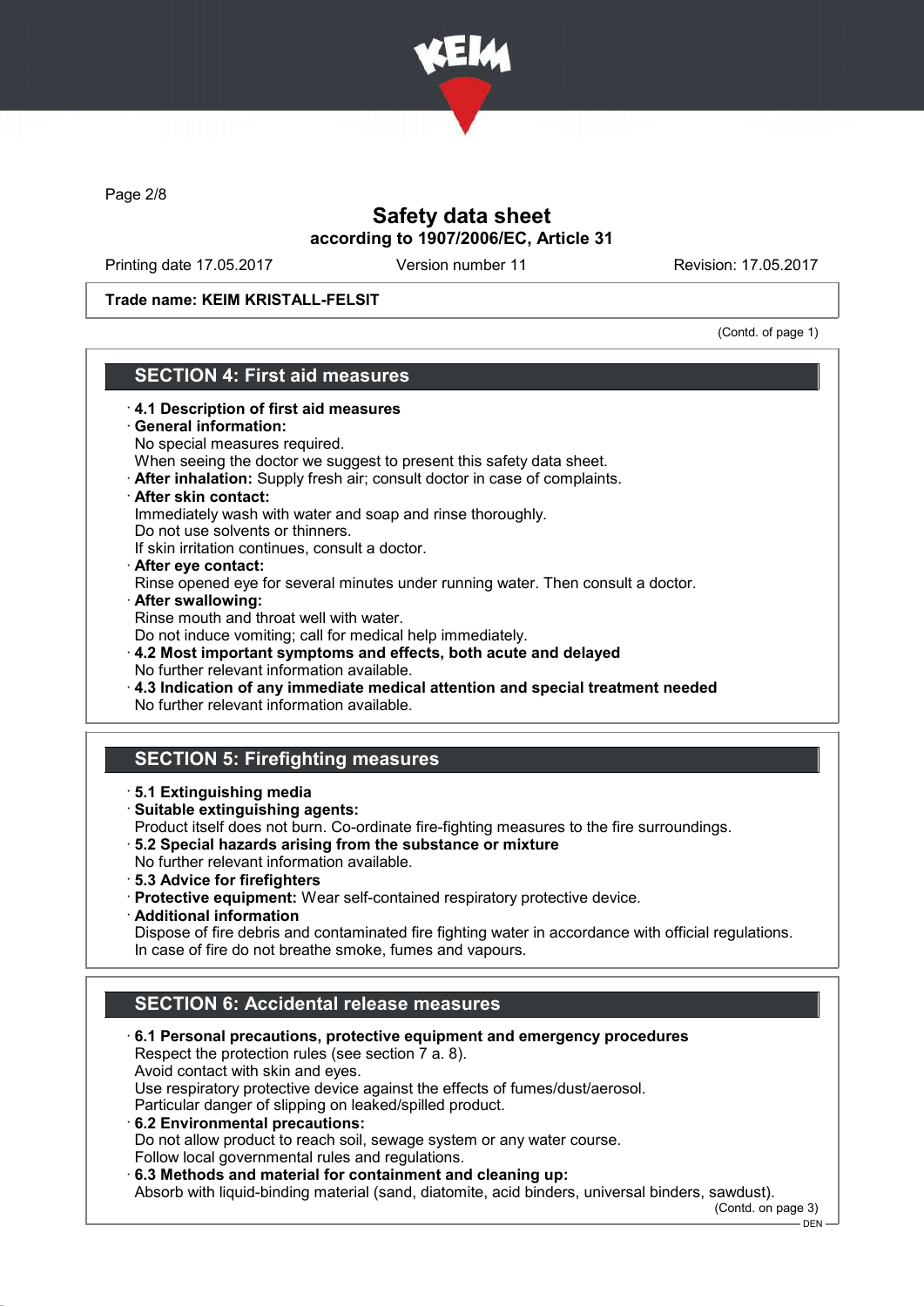

Page 3/8

# Safety data sheet according to 1907/2006/EC, Article 31

Printing date 17.05.2017 Version number 11 Revision: 17.05.2017

### Trade name: KEIM KRISTALL-FELSIT

(Contd. of page 2)

Dispose of the material collected according to regulations. Clear contaminated areas thoroughly. Flush rests with sufficient amount of water. 6.4 Reference to other sections

See Section 7 for information on safe handling. See Section 8 for information on personal protection equipment. See Section 13 for disposal information.

# SECTION 7: Handling and storage

· 7.1 Precautions for safe handling

Keep receptacles tightly sealed.

Avoid contact with skin and eyes.

Do not inhale aerosols.

See item 8 for information about suitable protective equipment and technical precautions. Respect the protection rules.

Information about fire - and explosion protection: The product is not flammable. No special measures required.

· 7.2 Conditions for safe storage, including any incompatibilities

· Storage:

· Requirements to be met by storerooms and receptacles: Store only in unopened original receptacles.

Keep in the original containers in a cool and dry place.

· Information about storage in one common storage facility: Do not store together with acids.

· Further information about storage conditions:

Store in a cool place. Protect from frost.

Protect from heat and direct sunlight.

· Storage class: 12

· 7.3 Specific end use(s) No further relevant information available.

# SECTION 8: Exposure controls/personal protection

### · 8.1 Control parameters

· Ingredients with limit values that require monitoring at the workplace:

14808-60-7 Quartz (SiO2)

MAK (Germany) alveolengängige Fraktion

· Additional information: The lists valid during the making were used as basis.

· 8.2 Exposure controls

- · Personal protective equipment:
- · General protective and hygienic measures:

Avoid contact with the eyes and skin.

Do not inhale aerosols.

(Contd. on page 4)

 $-$  DEN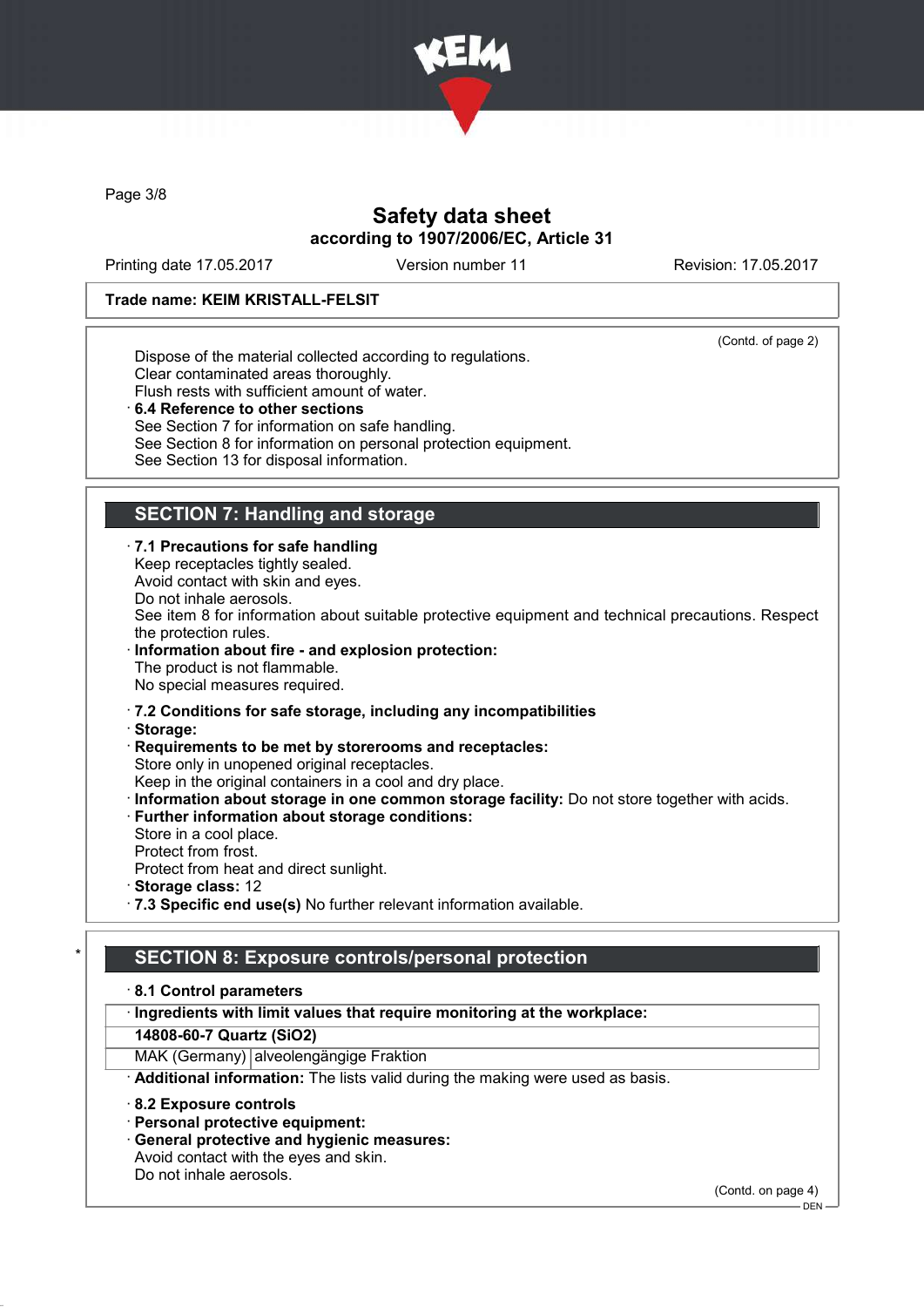

Page 4/8

# Safety data sheet according to 1907/2006/EC, Article 31

Printing date 17.05.2017 Version number 11 Revision: 17.05.2017

### Trade name: KEIM KRISTALL-FELSIT

# SECTION 9: Physical and chemical properties

| 9.1 Information on basic physical and chemical properties<br>· General Information |                    |
|------------------------------------------------------------------------------------|--------------------|
| · Appearance:                                                                      |                    |
| Form:                                                                              | Pasty              |
| Colour:                                                                            | White              |
| · Odour:                                                                           | Characteristic     |
| Odour threshold:                                                                   | Not determined.    |
| $\cdot$ pH-value at 20 $\degree$ C:                                                | $~11*$             |
| Change in condition                                                                |                    |
| Melting point/freezing point:                                                      | Undetermined.      |
| Initial boiling point and boiling range: Undetermined.                             |                    |
| · Flash point:                                                                     | Not applicable.    |
| · Flammability (solid, gas):                                                       | Not applicable.    |
| · Ignition temperature:                                                            | Not determined.    |
| · Decomposition temperature:                                                       | Not determined.    |
|                                                                                    | (Contd. on page 5) |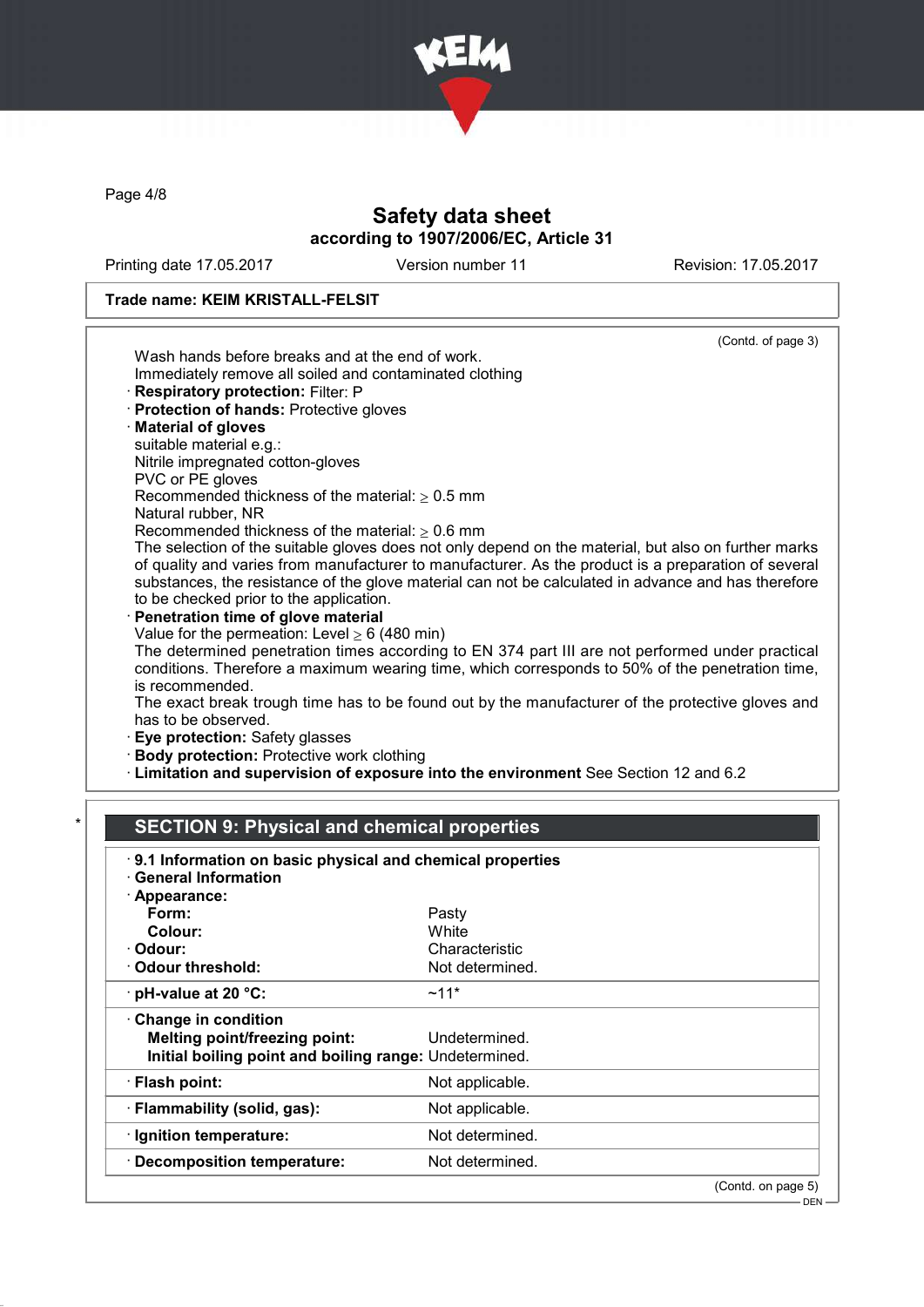

Page 5/8

# Safety data sheet according to 1907/2006/EC, Article 31

Printing date 17.05.2017 Version number 11 Revision: 17.05.2017

#### Trade name: KEIM KRISTALL-FELSIT

|                                           | (Contd. of page 4)                                                              |
|-------------------------------------------|---------------------------------------------------------------------------------|
| · Auto-ignition temperature:              | Product is not selfigniting.                                                    |
| <b>Explosive properties:</b>              | Product does not present an explosion hazard.                                   |
| <b>Explosion limits:</b>                  |                                                                                 |
| Lower:                                    | Not applicable.                                                                 |
| Upper:                                    | Not applicable.                                                                 |
| $\cdot$ Oxidising properties              | Not applicable.                                                                 |
| Vapour pressure at 20 °C:                 | $~23$ hPa                                                                       |
| $\cdot$ Density at 20 °C:                 | 1.6-1.8 $*$ g/cm <sup>3</sup>                                                   |
| · Relative density                        | Not determined.                                                                 |
| · Vapour density                          | Not applicable.                                                                 |
| <b>Evaporation rate</b>                   | Not applicable.                                                                 |
| · Solubility in / Miscibility with        |                                                                                 |
| water:                                    | miscible                                                                        |
| · Partition coefficient: n-octanol/water: | Not applicable.                                                                 |
| · Viscosity:                              |                                                                                 |
| Dynamic at 20 °C:                         | 2600-3300* mPas                                                                 |
| Kinematic:                                | Not determined.                                                                 |
| ⋅ 9.2 Other information                   | * The values are for freshly produced material and may<br>change with the time. |

# SECTION 10: Stability and reactivity

· 10.1 Reactivity No further relevant information available.

- · 10.2 Chemical stability Stable under normal conditions of storage and use.
- · Thermal decomposition / conditions to be avoided:
- No decomposition if used according to specifications.
- · 10.3 Possibility of hazardous reactions No dangerous reactions known.
- · 10.4 Conditions to avoid No further relevant information available.
- · 10.5 Incompatible materials: Acids
- · 10.6 Hazardous decomposition products:
- No hazardous decomposition products if stored and handled as prescribed.

# **SECTION 11: Toxicological information**

- · 11.1 Information on toxicological effects
- · Acute toxicity Based on available data, the classification criteria are not met.
- · Primary irritant effect:
- · Skin corrosion/irritation Frequent persistent contact with the skin may cause skin irritation.
- · Serious eye damage/irritation In case of longer exposure, slightly irritating effect is possible.
- · during inhalation: Irritant effect possible.
- · during swallowing: Irritant effect possible

(Contd. on page 6)

 $-$  DEN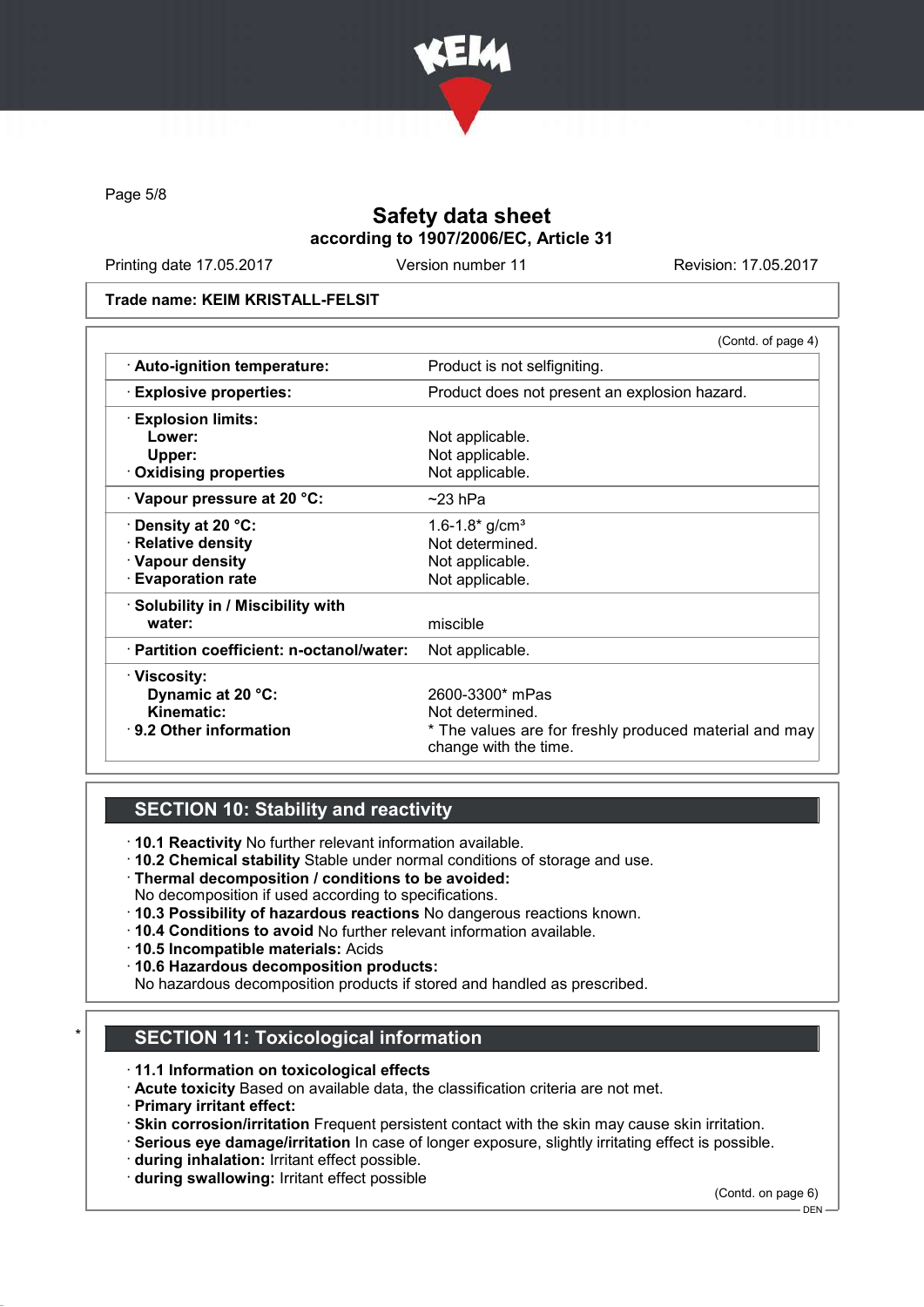

Page 6/8

### Safety data sheet according to 1907/2006/EC, Article 31

Printing date 17.05.2017 Version number 11 Revision: 17.05.2017

### Trade name: KEIM KRISTALL-FELSIT

- (Contd. of page 5)
- · Respiratory or skin sensitisation Based on available data, the classification criteria are not met. · Other information (about experimental toxicology):
- Experimental analysis are not available.

The product was not tested. The statements on toxicology have been derived from the properties of the individual components.

· CMR effects (carcinogenity, mutagenicity and toxicity for reproduction) not applicable

· Germ cell mutagenicity Based on available data, the classification criteria are not met.

· Carcinogenicity Based on available data, the classification criteria are not met.

· Reproductive toxicity Based on available data, the classification criteria are not met.

· STOT-single exposure Based on available data, the classification criteria are not met.

· STOT-repeated exposure Based on available data, the classification criteria are not met.

· Aspiration hazard Based on available data, the classification criteria are not met.

# **SECTION 12: Ecological information**

- · 12.1 Toxicity
- · Aquatic toxicity: No further relevant information available.
- · 12.2 Persistence and degradability No further relevant information available.
- · 12.3 Bioaccumulative potential No further relevant information available.
- · 12.4 Mobility in soil No further relevant information available.
- · Additional ecological information:
- · AOX-indication:

Due to the substance of content which do not include organic jointed halogens, the product can not take influence on the AOX-load of the waste water.

- According to the formulation contains the following heavy metals and compounds from the EU guideline NO. 2006/11/EC:
- The product contains TiO2.

General notes:

At present there are no ecotoxicological assessments.

Do not allow product to reach ground water, water course or sewage system.

Water hazard class 1 (German Regulation) (Self-assessment): slightly hazardous for water

### · 12.5 Results of PBT and vPvB assessment

- · PBT: Not applicable.
- · vPvB: Not applicable.

· 12.6 Other adverse effects No further relevant information available.

### SECTION 13: Disposal considerations

### · 13.1 Waste treatment methods

#### **Recommendation**

Must not be disposed with household garbage. Do not allow product to reach sewage system. Disposal must be made according to official regulations.

### · European waste catalogue

08 01 12 waste paint and varnish other than those mentioned in 08 01 11

(Contd. on page 7) DEN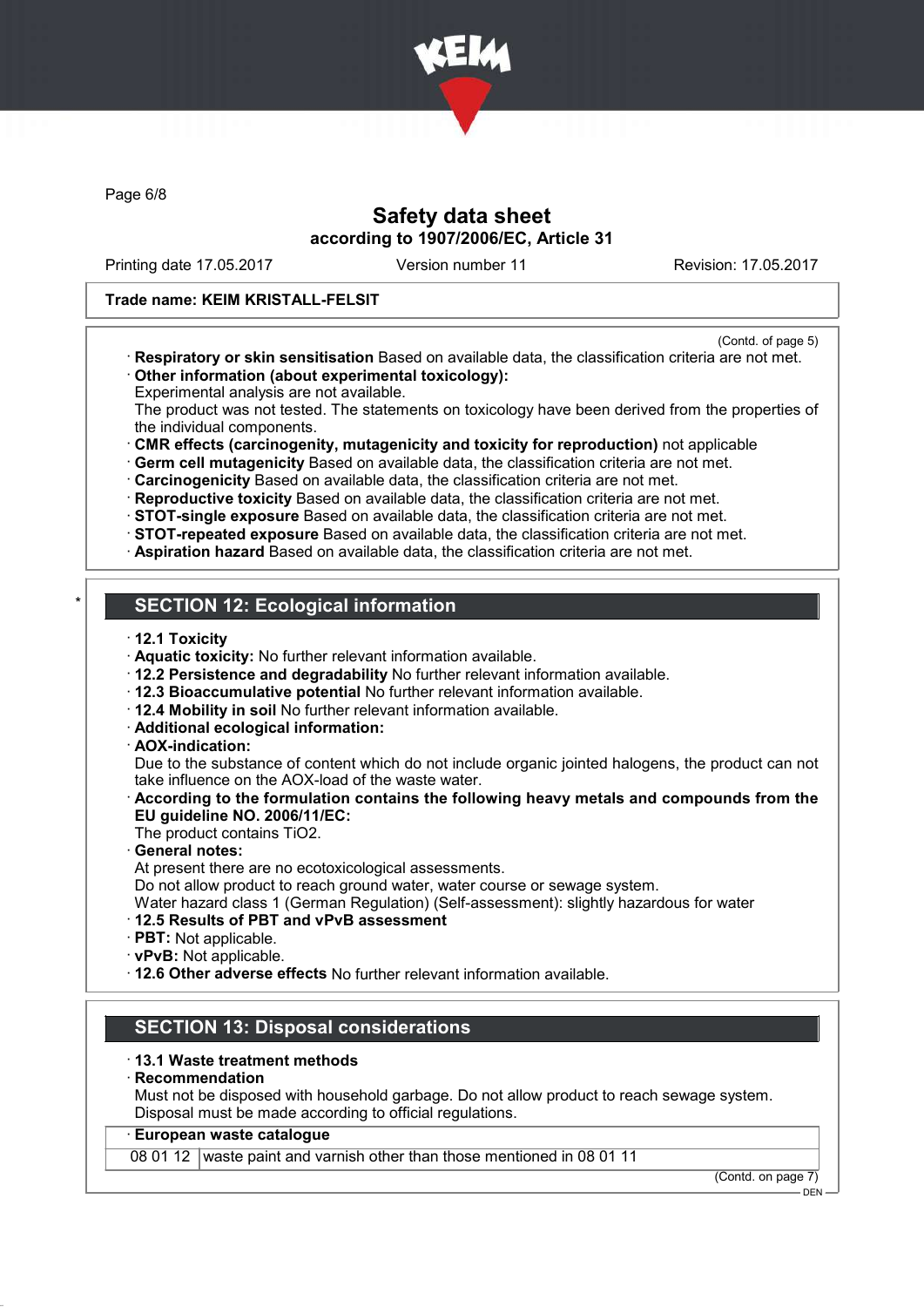

Page 7/8

## Safety data sheet according to 1907/2006/EC, Article 31

Printing date 17.05.2017 Version number 11 Revision: 17.05.2017

Trade name: KEIM KRISTALL-FELSIT

(Contd. of page 6)

· Uncleaned packaging:

· Recommendation: Disposal must be made according to official regulations.

· Recommended cleansing agents: Water, if necessary with cleansing agents.

| <b>SECTION 14: Transport information</b>                                   |                                                               |
|----------------------------------------------------------------------------|---------------------------------------------------------------|
| $\cdot$ 14.1 UN-Number<br>· ADR, IMDG, IATA                                | Void                                                          |
| 14.2 UN proper shipping name<br>· ADR, IMDG, IATA                          | Void                                                          |
| 14.3 Transport hazard class(es)                                            |                                                               |
| · ADR, IMDG, IATA<br>· Class                                               | Void                                                          |
| 14.4 Packing group<br>· ADR, IMDG, IATA                                    | Void                                                          |
| ⋅14.5 Environmental hazards:<br>· Marine pollutant:                        | N٥                                                            |
| 14.6 Special precautions for user                                          | Not applicable.                                               |
| 14.7 Transport in bulk according to Annex II<br>of Marpol and the IBC Code | Not applicable.                                               |
| · Transport/Additional information:                                        | No dangerous good in sense of these transport<br>regulations. |
| · UN "Model Regulation":                                                   | Void                                                          |

### **SECTION 15: Regulatory information**

· 15.1 Safety, health and environmental regulations/legislation specific for the substance or mixture

· Directive 2012/18/EU

· Named dangerous substances - ANNEX I None of the ingredients is listed.

· National regulations:

· Waterhazard class: Water hazard class 1 (Self-assessment): slightly hazardous for water.

· Other regulations, limitations and prohibitive regulations

· Substances of very high concern (SVHC) according to REACH, Article 57 not applicable

· 15.2 Chemical safety assessment: A Chemical Safety Assessment has not been carried out.

(Contd. on page 8)

DEN